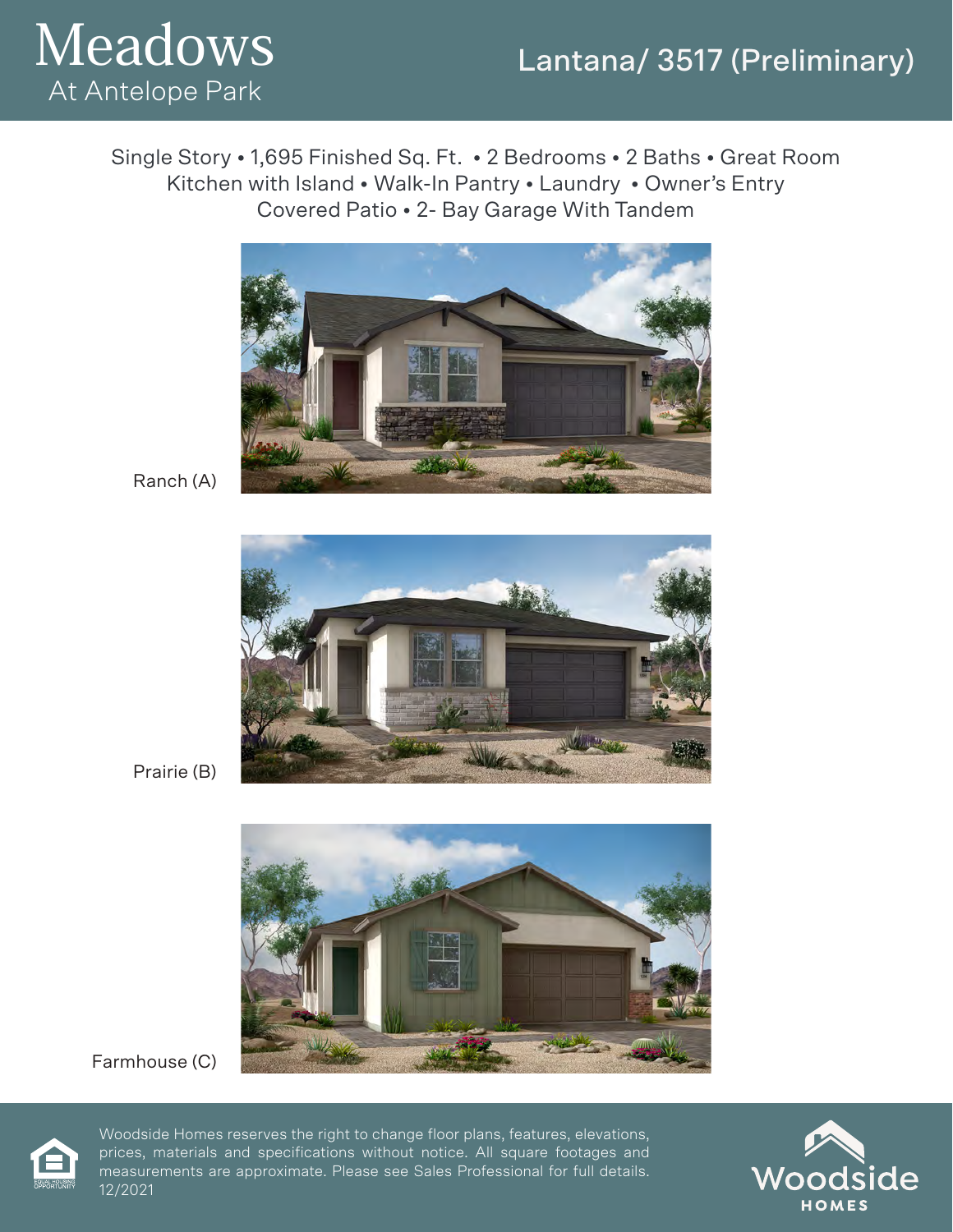# Meadows At Antelope Park



#### **FLOOR PLAN**



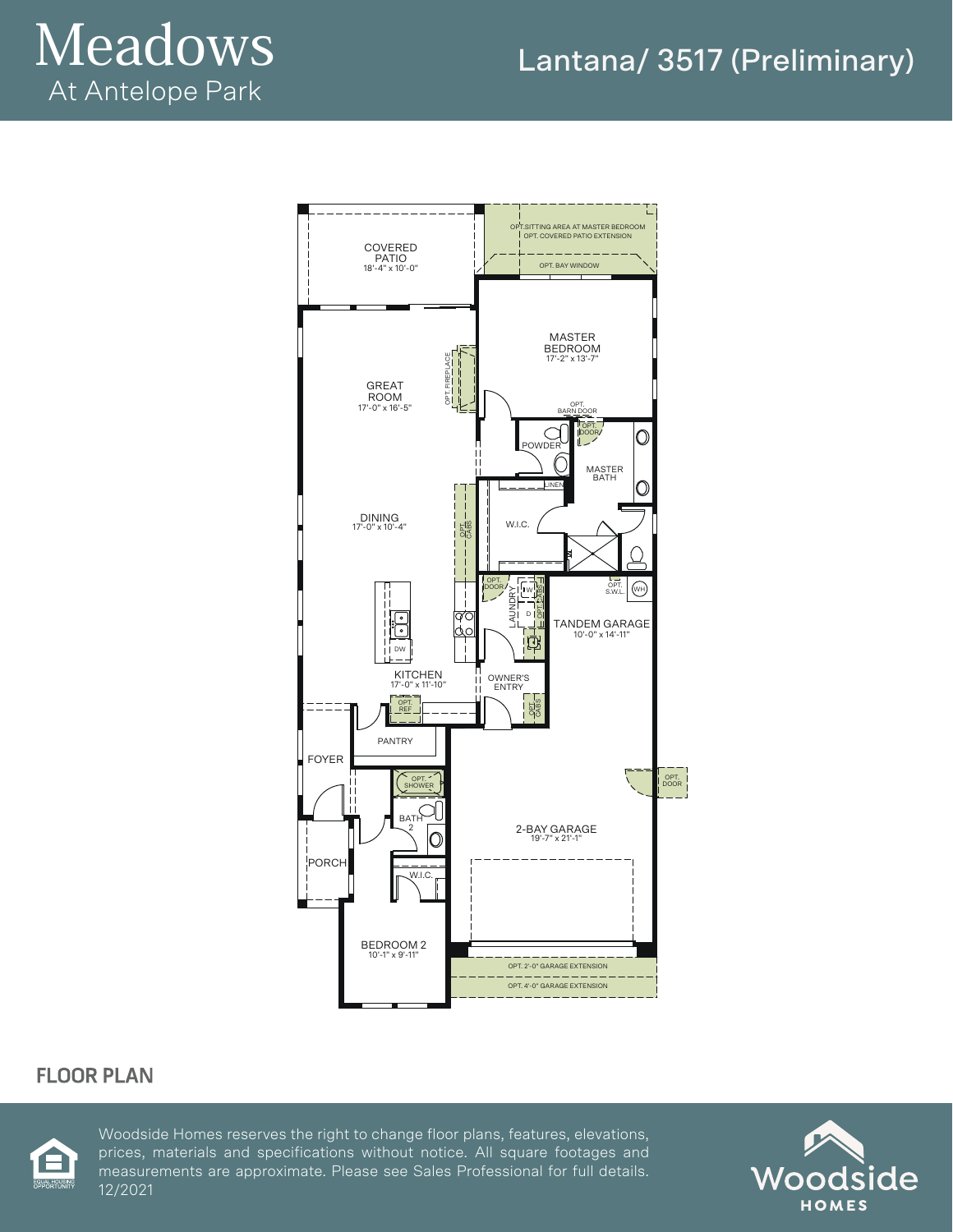### Lantana/ 3517 (Preliminary)



OPTIONS







OPTIONAL BAY WINDOW AT MASTER BEDROOM (NOT AVAILABLE WITH SITTING AREA AT MASTER BEDROOM)<br>(NOT AVAILABLE WITH 8 Ft. SLIDING GLASS DOOR AT MASTER BEDROOM)<br>(NOT AVAILABLE WITH 8 Ft. SLIDING GLASS DOOR AT MASTER BEDROOM)



OPTIONAL KITCHEN APPLIANCE PACKAGE LAYOUT





OPTIONAL EXTENDED COVERED PATIO (OPTIONAL 8 Ft. SLIDING GLASS DOOR AT MASTER BEDROOM ONLY AVAILABLE WITH COVERED PATIO EXTENSION)



OPTIONAL 12 Ft. CENTER SLIDING GLASS DOOR AT GREAT ROOM

GREAT ROOM

COVERED PATIO 18'-4" x 10'-0"



OPTIONAL SUPER LAUNDRY

(NOT AVAILABLE WITH LUXURY MASTER BATHROOM) (NOT AVAILABLE WITH BONUS ROOM)

SUPER LAUNDRY  $-$ CABS

 $\overline{W}$  ,  $\overline{H}$  of  $\overline{H}$   $\overline{L}$  of  $\overline{L}$  in  $\overline{S}$  in  $K$  accabis

OPT.

OPTIONAL BONUS ROOM (NOT AVAILABLE WITH LUXURY MASTER BATHROOM) (NOT AVAILABLE WITH SUPER LAUNDRY OPTIONS)



OPTIONAL SUPER LAUNDRY W/ PET STATION (NOT AVAILABLE WITH LUXURY MASTER BATHROOM) (NOT AVAILABLE WITH BONUS ROOM)